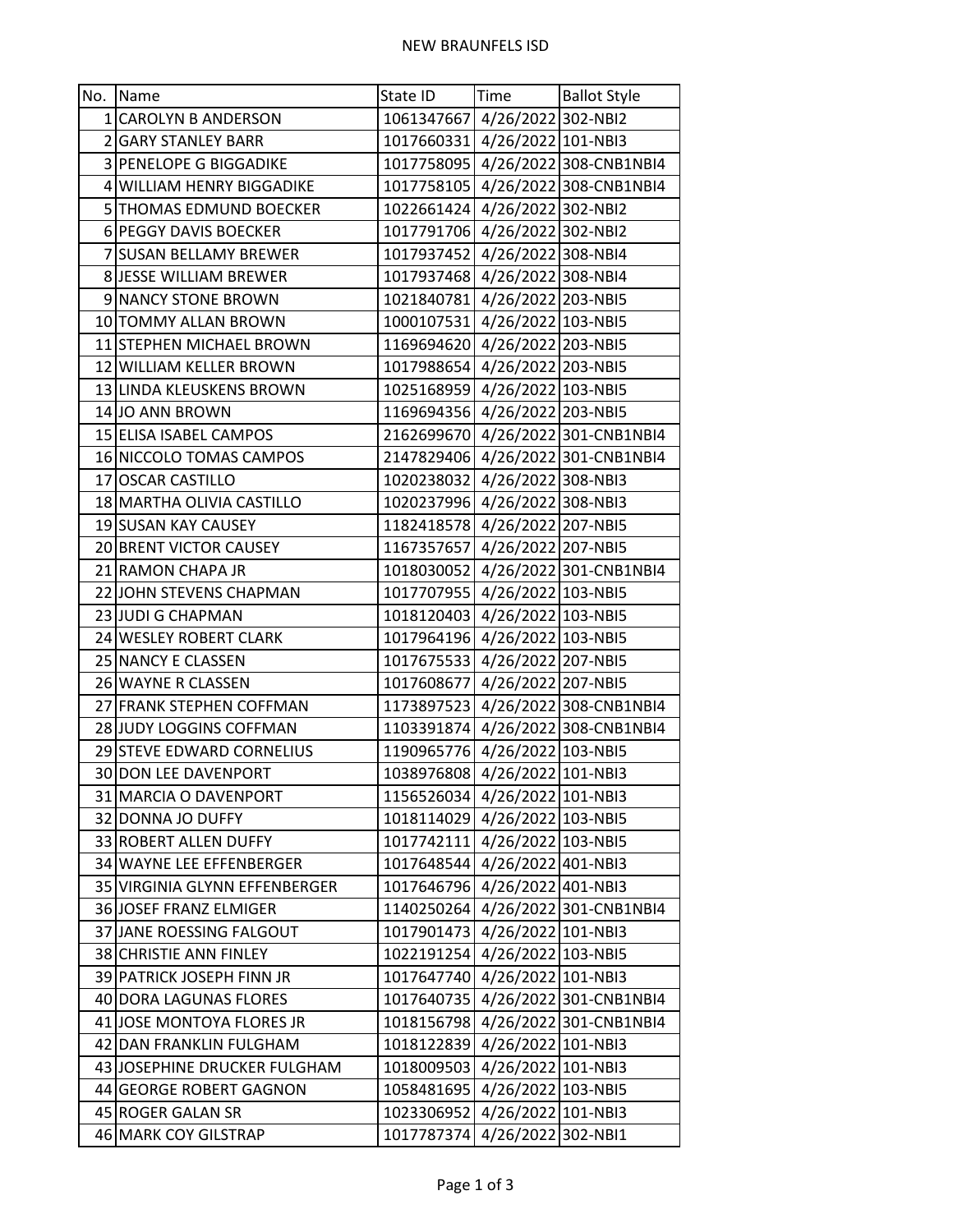| 47 THOMAS ALTON GITTINGER   | 1018140838 4/26/2022 203-NBI5 |                                   |
|-----------------------------|-------------------------------|-----------------------------------|
| 48 PATRICIA JEAN GITTINGER  | 1017619739 4/26/2022 203-NBI5 |                                   |
| 49 MITCHELL ALLAN GOULD     | 1021746091 4/26/2022 201-NBI4 |                                   |
| 50 BRUCE GUNNAR GRALER      | 2160400940 4/26/2022 401-NBI3 |                                   |
| 51 KAROL ANN GREEN          | 1182208025 4/26/2022 203-NBI5 |                                   |
| 52 NICOLE CM GUERRA         |                               | 1039187455 4/26/2022 301-CNB1NBI4 |
| 53 SHERRY GAIL HARRISON     | 1017994898 4/26/2022 103-NBI5 |                                   |
| 54 ROBERT STACY HILL        | 1017661091 4/26/2022 401-NBI3 |                                   |
| 55 RORY MARTIN HINNEN       | 1215559776 4/26/2022 401-NBI3 |                                   |
| 56 EUGENE GARRETT HUEGIN    | 2157475402 4/26/2022 207-NBI5 |                                   |
| 57 JAMES D JACOBS           |                               | 1101856295 4/26/2022 308-CNB1NBI4 |
| 58 KRISTINA LYNN JACOBS     |                               | 1101914426 4/26/2022 308-CNB1NBI4 |
| 59 WILLIAM H KAUFMAN        |                               | 1017725464 4/26/2022 301-CNB1NBI4 |
| 60 MONICA BERRY KIEFER      |                               | 1031094138 4/26/2022 308-CNB1NBI3 |
| 61 MARK ANDREW KIEFER       |                               | 1031093901 4/26/2022 308-CNB1NBI3 |
| 62 MANISHA R KOUSHIK        | 1200895196 4/26/2022 203-NBI5 |                                   |
| 63 RAHUL SHANKAR KOUSHIK    | 1200895203 4/26/2022 203-NBI5 |                                   |
| 64 THRESA TEMPLE KUEHLER    | 1017664095 4/26/2022 101-NBI3 |                                   |
| 65 KENNETH JOE KUEHLER      | 1017664105 4/26/2022 101-NBI3 |                                   |
| 66 PATRICIA FERRERO MABON   | 1101256084 4/26/2022 101-NBI3 |                                   |
| 67 GLYNDA LOU MARCUS        | 1169843417 4/26/2022 207-NBI5 |                                   |
| 68 KENNETH ROGER MARTIN     | 1146154946 4/26/2022 401-NBI3 |                                   |
| 69 MARGARET OETZEL MARTIN   | 1146154933 4/26/2022 401-NBI3 |                                   |
| 70 JOHN ROBERT MASON        | 1017902477 4/26/2022 201-NBI4 |                                   |
| 71 LARRY B MAULDIN          | 1018138751 4/26/2022 203-NBI5 |                                   |
| 72 JANE MAULDIN             | 1017699648 4/26/2022 203-NBI5 |                                   |
| 73 DIANE MEHRER             | 1017644561 4/26/2022 103-NBI5 |                                   |
| 74 ROBERT WILLIAM MEIER     | 1011034011 4/26/2022 401-NBI5 |                                   |
| 75 CARLOS ENRIQUE MEJIAS    | 1148712867 4/26/2022 103-NBI5 |                                   |
| 76 MARK EDWARD MENDENHALL   | 1018121190 4/26/2022 101-NBI3 |                                   |
| 77 SAMUEL ANTHONY MEYER     | 1209338578 4/26/2022 203-NBI5 |                                   |
| 78 LISBETH ANNE MEYER       | 1209338566 4/26/2022 203-NBI5 |                                   |
| 79 ALETA MEYER              | 1017695538 4/26/2022 401-NBI3 |                                   |
| 80 PEGGY JO MOEDE           | 1017751750 4/26/2022 207-NBI5 |                                   |
| 81 ERIC ARNE MOEDE          | 1017752110 4/26/2022 207-NBI5 |                                   |
| 82 MARIANNE BROWN NAUGLE    | 1005177566 4/26/2022 303-NBI3 |                                   |
| 83 BRIAN R OGG              | 1166221313 4/26/2022 101-NBI3 |                                   |
| 84 THOMAS LYNN ORR          | 1022619350 4/26/2022 103-NBI5 |                                   |
| 85 LISA MARY PEALE          | 2167591220 4/26/2022 203-NBI5 |                                   |
| 86 ROBERT JOSEPH PEALE      | 2167590881 4/26/2022 203-NBI5 |                                   |
| 87 LAUREN CRAIG PEARCE      |                               | 1038244811 4/26/2022 301-CNB1NBI4 |
| 88 ROBERT DOUGLAS PEARCE JR |                               | 1038234061 4/26/2022 301-CNB1NBI4 |
| 89 THOMAS OLIVER PERRY      | 1148250508 4/26/2022 203-NBI5 |                                   |
| 90 CYNTHIA BYRD PERRY       | 1148250481 4/26/2022 203-NBI5 |                                   |
| 91 THOMAS LEE PFOST         | 1031148063 4/26/2022 308-NBI3 |                                   |
| 92 HORTENSE BENSON PFOST    | 1017688835 4/26/2022 308-NBI3 |                                   |
| 93 MERRILY MCCOOL PIEPHO    | 1023310164 4/26/2022 203-NBI5 |                                   |